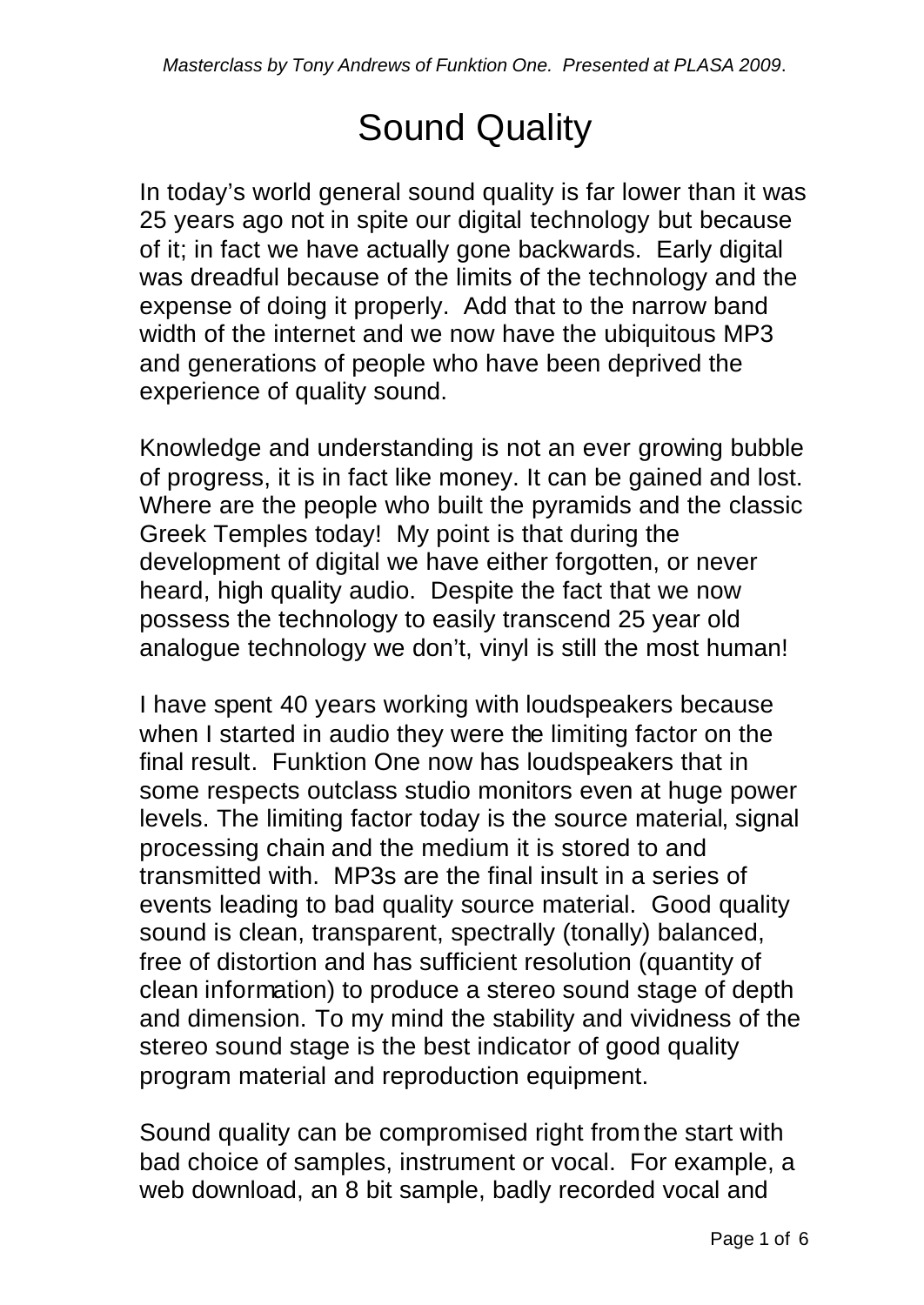overloaded or clipped sample resulting in distorted or edgy sounds. Some people actually want it to sound this way – I can offer no help with that situation apart from suggesting therapy.

The next place where audio can go wrong is in the mixer and the mixing process. Assuming that any analogue to digital converters being used are of high enough quality, the mixer itself must have full frequency response; low distortion levels and free of any artefacts or spurious audio nonsense of its own. Professional equipment at unity gain (same level output as input) ideally should not degrade the original signal any more than a length of wire would.

Digital audio quality is often described by sample rate and bit depth (44.1kHz 16bit for example) with the assumption that the bigger the number the higher the quality. If only life were that straightforward, there are many other factors determining digital audio quality. However, all things being equal a higher sampling rate will give greater resolution, particularly noticeable at higher frequencies and a greater bit depth will retain more of the low amplitude information such as harmonics and reverb tails which give sounds their richness, depth and uniqueness.

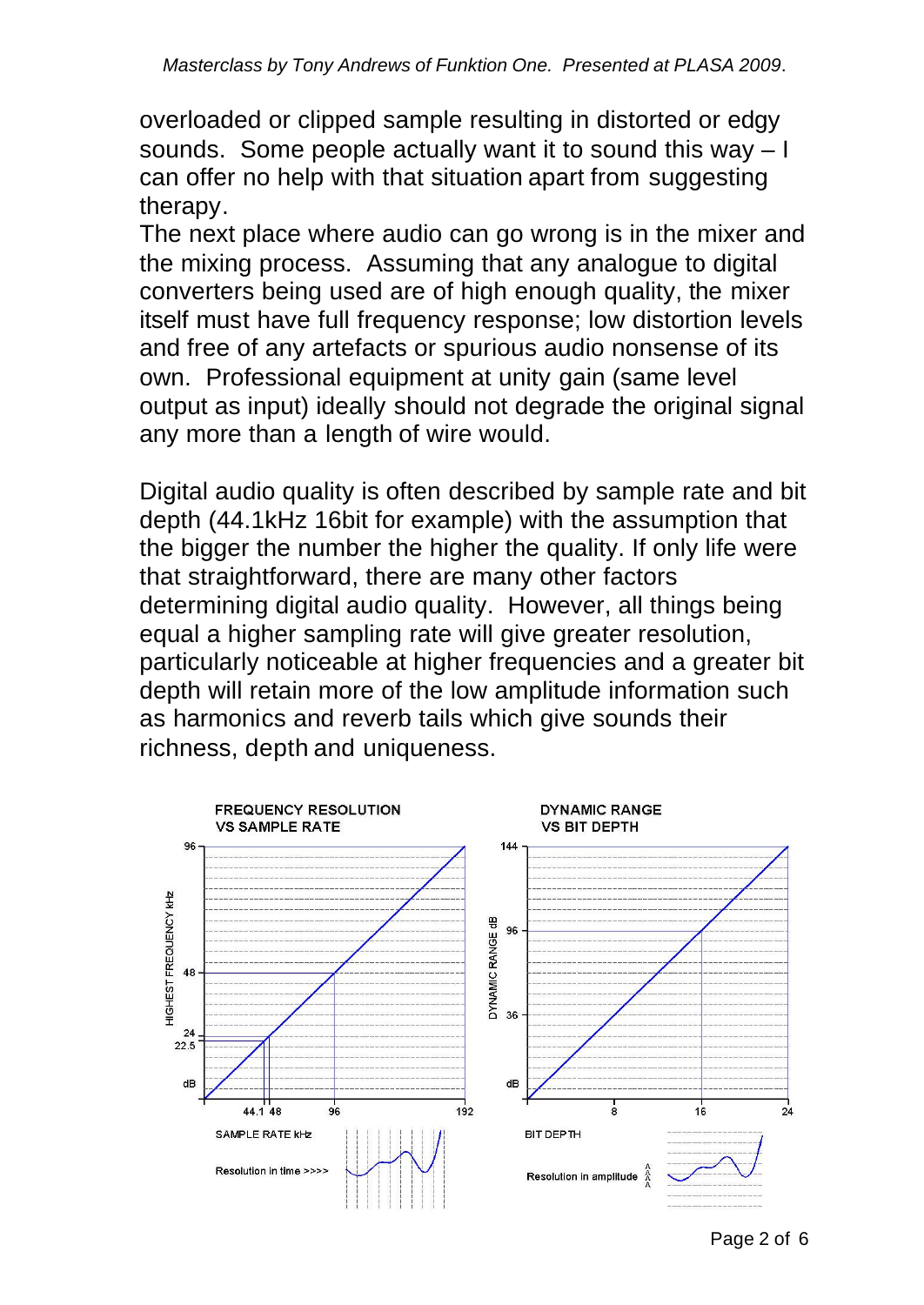Now we come to the all important digital gain structure. Input gains should be such that as much of the bit depth as possible is utilised without compromising the dynamic headroom.



EFFECT OF BIT DEPTH ON AVAILABLE DYNAMIC RANGE.

In digital audio the bits are distributed across the input level range of the channel or device (minimum to maximum level). In the case of human hearing it goes from 0dB to the threshold of pain (130-140dB) so the dynamic range of human hearing is 140dB.

If the input signal is too quiet (rare) the effective bit depth of the signal is reduced so lowering quality, conversely if the input signal is too loud (more common) dynamic range is squashed (no room to breathe) and even worse if it goes over – known as clipping – it produces a most noxious square wave form (poison for the mind). After MP3s this is probably the most common cause of bad sound in today's world, particularly when it comes to the output stage of club mixers most of which do not sound good in the first place. To sum up if you do not use all the level you can without clipping you will lose low level audio information.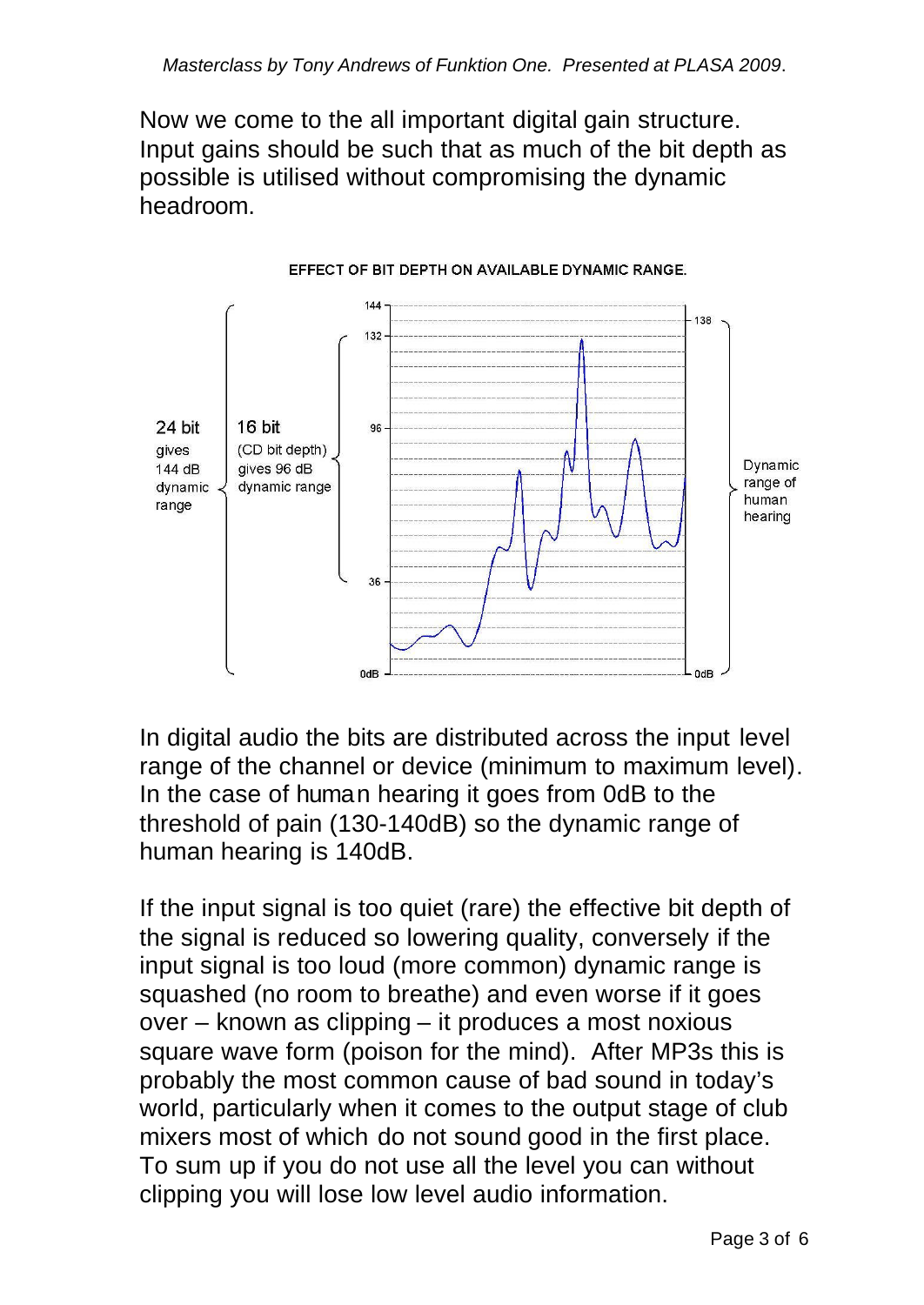Although this is a departure from the recording process I have been describing it is a good moment to mention that myself and thousands of other sound engineers in the world have spent years begging djs to keep their output levels out of the red because once the line drive amps are overloaded or clipped the signal is trashed and there is no retrieving it. In fact the idea of being as loud as possible is primitive and pointless as the sound guy will have limiters and/or compressors to protect his system from unprofessional behaviour anyway.

Returning to the recording process bear in mind that every effect and plug-in used has a cumulative, degenerative effect. Do not go in and out of the analogue and digital domains more than is necessary because every time it happens the signal is going through A to D or D to A converters which are notoriously difficult and expensive to get good. Most of them will degrade sound quality. Less is nearly always more in audio. Preservation of the integrity of the original signal is what should be striven for. So we finally get to the stereo end result which may be nice and clean and of sufficient resolution. Two horrible events may now take place. Firstly, it will be imagined that we are in some kind of, "how much volume can we cram onto this medium" competition.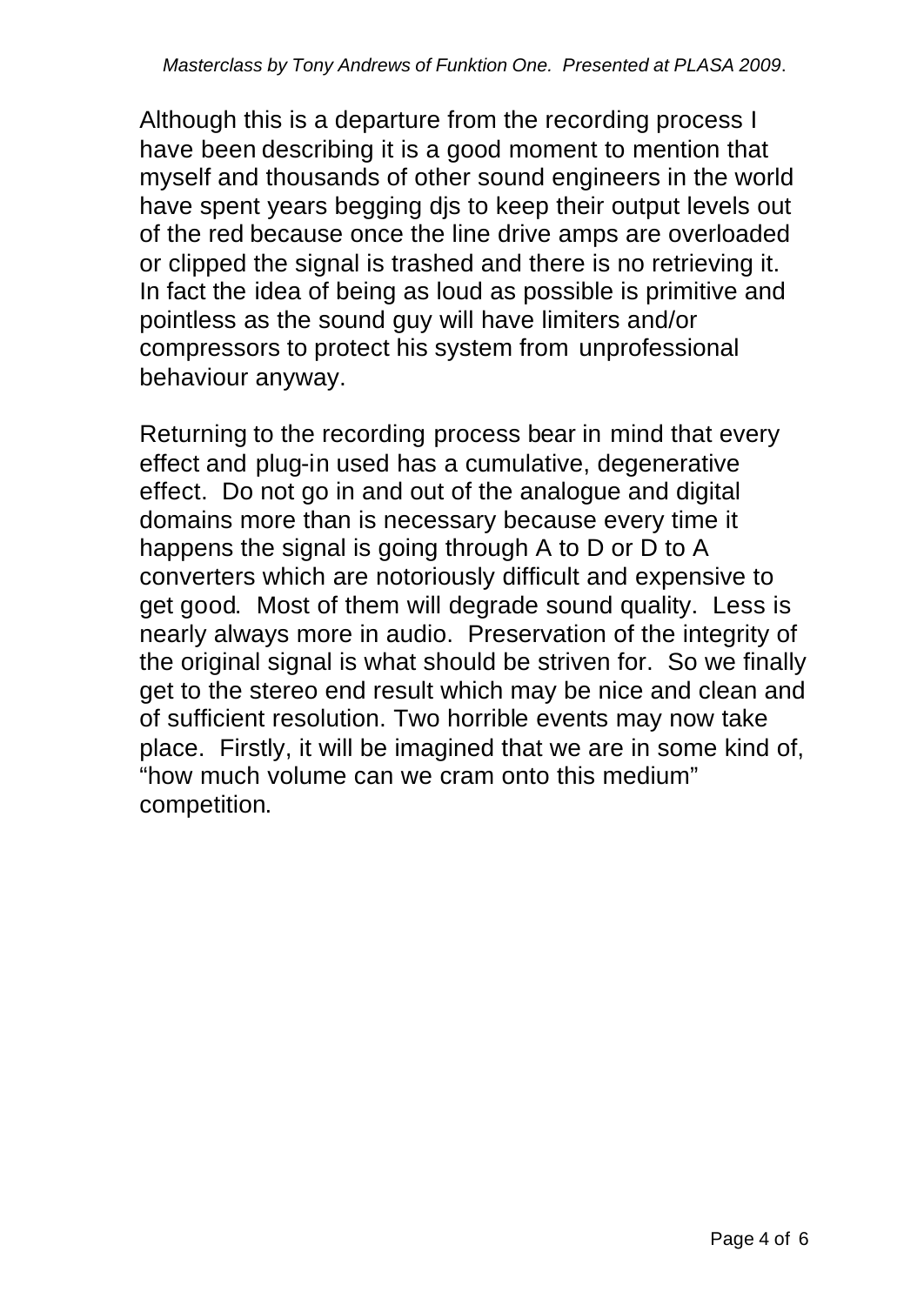## *Masterclass by Tony Andrews of Funktion One. Presented at PLASA 2009*.



**Top waveform nice level, bottom waveform silly level**



**Same as above but expanded**

It will have the life compressed out of it leaving no dynamic headroom. The final insult will be downgrading to MP3 for the web so people can fill their heads with sonic mush from their IPods.

To put some perspective on the MP3 format, a CD wav file at 16 bit 44.1 KHz is not enough information for true audio and an MP3 is only 10% of that! 24 bit 96 KHz is more like it and could exceed analogue in transmission of detail and information. When I listen to an MP3 version of a CD wav